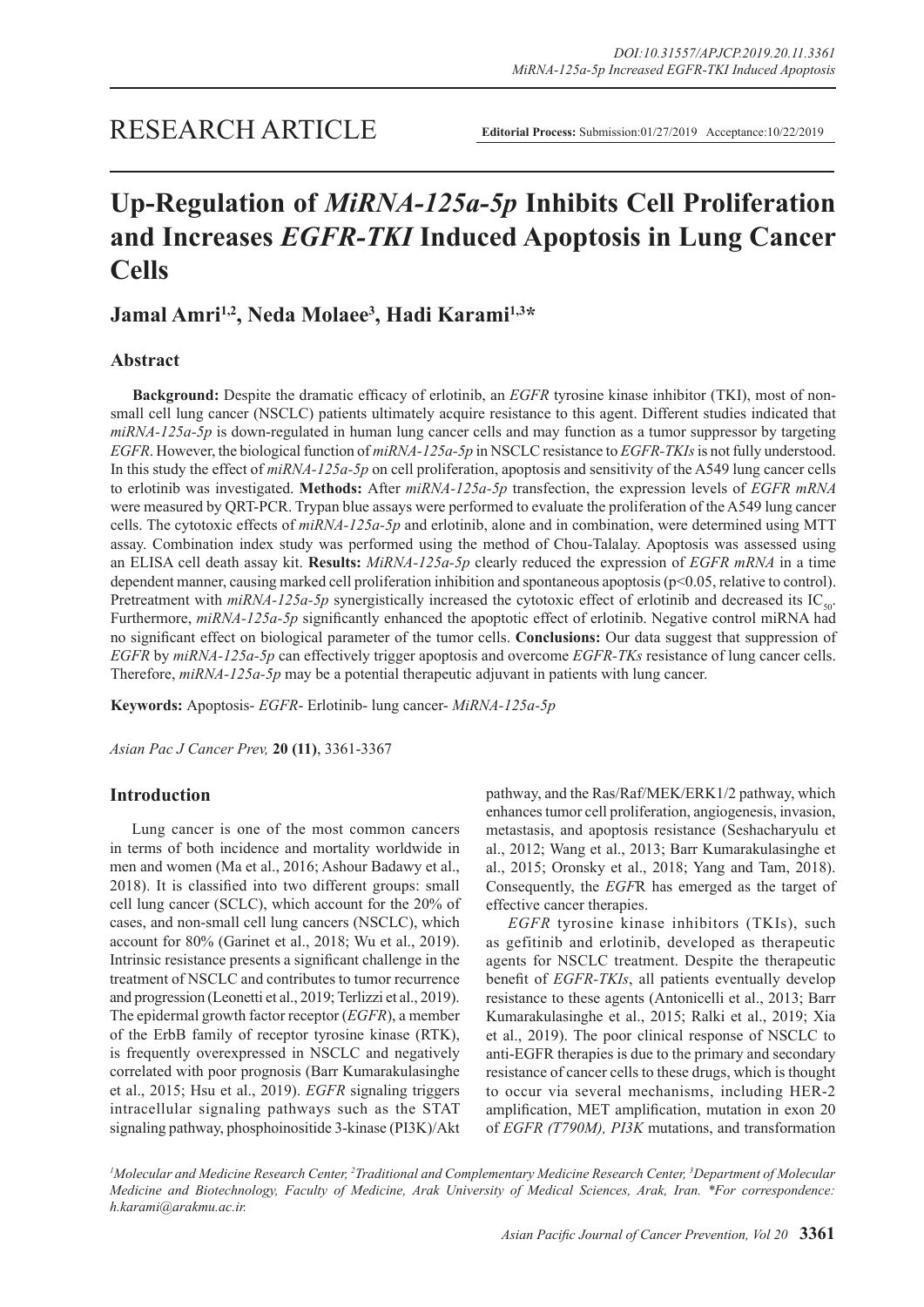into small cell lung cancer (Antonicelli et al., 2013; Barr Kumarakulasinghe et al., 2015). However, the additional EGFR-TKIs resistance mechanisms had remained unclear.

*MicroRNAs (miRNAs)* are abundant class of non-coding 18-25 nucleotide small RNAs, which bind to the 3'-UTR of specific target mRNAs to suppress gene expression, either via inducing translational inhibition or mRNA degradation (Ricciuti et al., 2014; Abu-Duhier et al., 2018; Amri et al., 2019). *MiRNAs* participate in a variety of biological processes, such as cell cycle progression, proliferation, growth and apoptosis (Zhang et al., 2014; Fatima et al., 2019; Miroshnichenko and Patutina, 2019). Aberrant expression of particular *miRNAs* is a hallmark of many human tumor types, including NSCLC, and they can act as either oncogenes or as tumor suppressors (Zhao et al., 2013; MacDonagh et al., 2015; Yin et al., 2017; Bharali et al., 2018). For example, *miRNA-143* expression is strongly down-regulated in lung cancer cells, causing elevated *c-MYC, NUDT1, OCT4* and *EGFR* expression, increased tumor cell growth, metastasis and migration (Ricciuti et al., 2014; Zhang et al., 2014). In contrast, *miRNA-21* is overexpressed in different forms of cancers, including NSCLC, leading to suppression of the PTEN, increased cell growth and invasion (Wang et al., 2014; Zhang et al., 2014). Thus, miRNAs can be served as potentially useful biomarkers for the diagnosis, prognosis and treatment of lung cancer (Markou et al., 2013; Ricciuti et al., 2014; Zhang et al., 2014).

*MiRNA-125a-5p* was known as tumor suppressor that inhibits the expression of EGFR and downstream genes involved in EGFR signaling pathway, leading to inhibition of invasion and migration of lung cancer cells. Moreover, down-regulation of *miRNA-125a-5p* has been observed in several types of cancers, including lung cancer (Wang et al., 2009b; Jiang et al., 2010b; Nishida et al., 2011; Zhang et al., 2014; Wang et al., 2015). In this study, we examined the effect of *miRNA-125a-5p* on *EGFR* expression, cell proliferation and apoptosis in NSCLC cells. We hypothesized that *miRNA-125a-5p* would enhance the sensitivity of the NSCLC cells to *EGFR-TKIs*  by *EGFR* silencing, and evaluated the combination effect of *miRNA-125a-5p* and erlotinib on A549 cells.

# **Materials and Methods**

#### *Cell culture*

Human lung cancer cell line A549 (Pasteur Institute, Tehran, Iran) was maintained in RPMI-1640 medium (Sigma-Aldrich, St. Louis, MO, USA) that was supplemented with 10% heat-inactivated fetal bovine serum (FBS) (Gibco; Invitrogen; Life Technologies, Germany), 1% antibiotics (100 IU/ml penicillin, 100 µg/ ml streptomycin) (Sigma-Aldrich), 1% sodium pyruvate and 2 mM of glutamine at 37 $\degree$ C and 5% CO<sub>2</sub>.

### *MiRNA transfection*

The miRNA-125a-5p mimics and negative control (NC) miRNA were ordered from Dharmacon (Lafayette, CO, USA). The sequences of miRNAs are as follows: NC miRNA: 5'-UUCUUCGAACGUGUCACGUTT-3', *miRNA-125a*-5p: 5'-UCCCUGAGACCCUUUAACCUGUGA-3'. Just before transfection, A549 cells were cultured in RPMI-1640 medium without FBS and antibiotics. Transfection of miRNAs was performed using Lipofectamine™2000 (Invitrogen, Carlsbad, CA, USA) following the manufacturer's instructions. Briefly, miRNAs (at a final concentration of 50 nM) and lipofectamine (4 µl/ml of transfection medium) were diluted in Opti-MEM I Reduced Serum Medium (Invitrogen) separately and incubated for 5 min at ambient temperature. Then the diluted miRNAs were mixed with the diluted Lipofectamine and incubated for another 20 min. Following on, the mixtures were added to each well containing cells and medium. After 6 h incubation of the cell culture plates at  $37^{\circ}$ C in CO<sub>2</sub> incubator, complete growth medium was added to a final FBS concentration of 10%, with cells being incubated under the same conditions. After 48 and 48 h, down-regulation of EGFR was assessed by real-time quantitative PCR (qRT-PCR).

#### *QRT-PCR*

At 24, 48 and 72 h after transfection, total RNA was isolated from cells by RNA extraction kit (Takara Bio Inc., Kusatsu, Shiga, Japan) according to the manufacturer's protocol. Complementary DNA (cDNA) was synthesized from 1 µg of total cellular RNA by use of PrimeScript 1st strand cDNA Synthesis Kit (Takara Bio Inc.) and oligo-dT primer according to the manufacturer's recommendations. Real-time PCR was performed using SYBR Green qPCR MasterMix (Yekta Tajhiz Azma, Tehran, Iran) and a LightCycler 96 System (Roche Diagnostics GmbH, Mannhein, Germany). Each PCR reaction had the following components: 1 µl of RT product, 500 nM each of the forward and reverse primers and 10 µl of SYBR Green qPCR MasterMix. The sequences of primers used for quantitative PCR were as follows: forward, 5'-TTTACAGGAAATCCTGCATGG -3' ,reverse, 5'- TCACTGCTGACTATGTCCC -3', for EGFR, and forward, 5'- CTACAATGAGCTGCGTGTG -3', and reveres, 5'- GTCTCAAACATGATCTGGGTC -3', for β-actin. The protocol parameters were 95 °C 10 min; 95 °C 10 sec, 57°C 20 sec, 72°C 20 sec, 40 cycles. The relative transcript abundance (the amount of EGFR normalized to the β-actin) was measured using the  $2^{-(\Delta\Delta Ct)}$  method (Livak and Schmittgen, 2001).

#### *Cytotoxicity assay*

The effect of miRNA-125a-5p on the sensitivity of A549 cell line to erlotinib (Sigma- Aldrich) was evaluated using 3-(4, 5-Dimethylthiazol-2-yl)-2, 5-Diphenyltetrazolium Bromide (MTT) assay. The experiment was divided into eight groups: erlotinib, *miRNA-125a-5p* mimics, *NC miRNA*, *miRNA-125a-5p*  mimics and erlotinib, NC miRNA and erlotinib, miRNA blank control, erlotinib blank control and combination blank control. Briefly, cells were seeded at a density of  $5 \times 10^3$  cells/well in 96-well culture plates, and then transfected with miRNAs. Six hours after transfection, the cells were exposed to various concentrations of erlotinib (0, 2, 4, 8, 16, 32 and 64 µM). After 24 and 48 h of transfection, the cell cytotoxicity was determined using a cell MTT kit (Roche Diagnostics GmbH, Mannheim,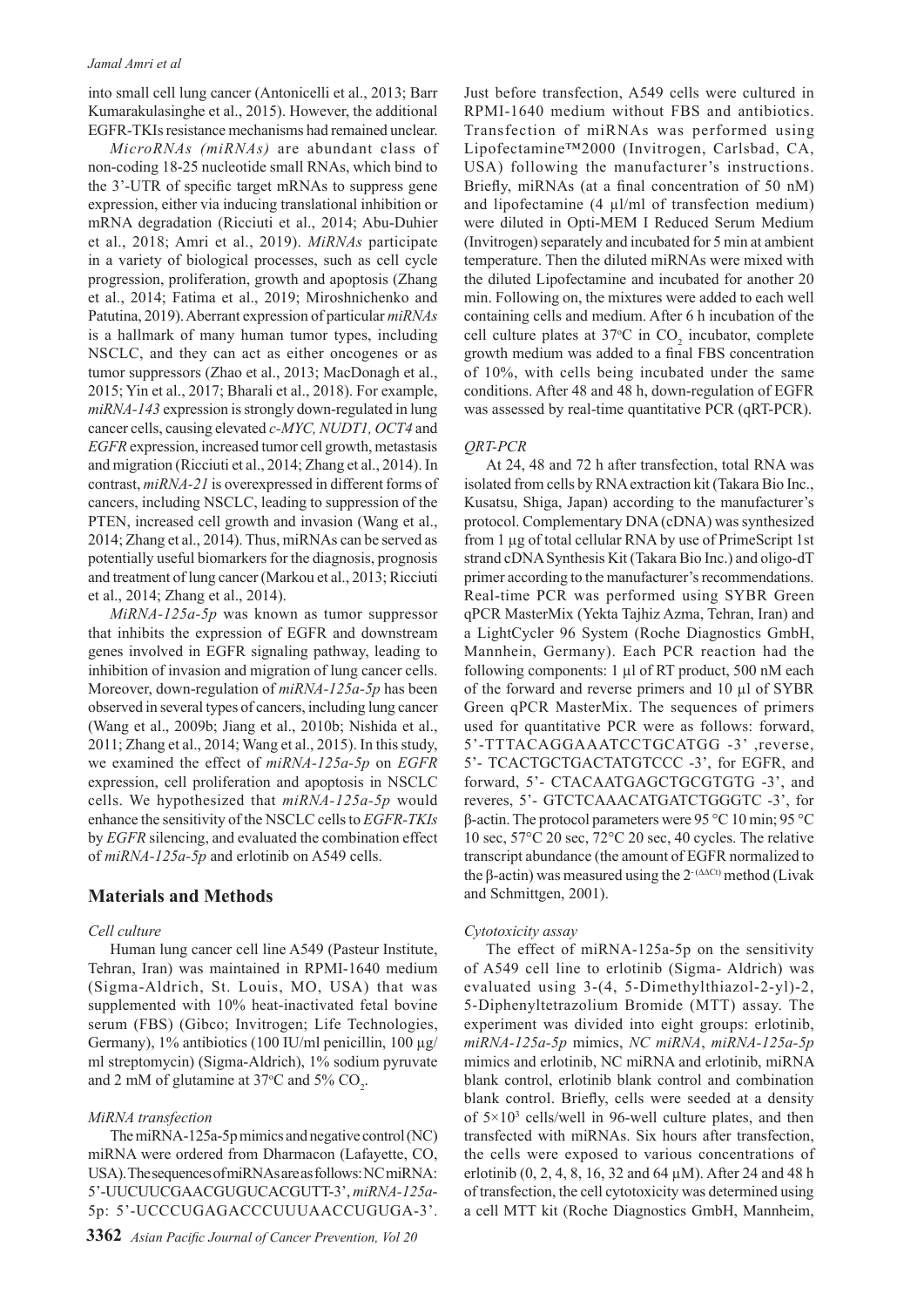Germany) according to the manufacturer's protocol. The absorbance (A) of the formazan dye was measured on a microplate reader (Awareness Technology, Palm City, FL, USA) at a wavelength 570 nm. The survival rate (SR) was calculated according to the equation as follows: SR (%) = (A Test /A Control) ×100%. IC<sub>50</sub> (concentration that produced 50% cytotoxicity) values of the treatments alone or in combination were determined using Prism 6.01 software (GraphPad Software Inc., San Diego, CA, USA).

#### *Drug combination study*

The combination index (CI) analysis based upon the Chou-Talalay method was used to determine the interaction between *miRNA-125a-5p* and erlotinib (Chou and Talalay, 1984). The data obtained with the MTT assay was converted to Fraction affected (Fa; range 0-1; where  $Fa = 0$  represents 100% cell survival and  $Fa = 1$  represents 0% cell survival) and analyzed with the CompuSyn version 1.0 software (ComboSyn Inc., Paramus, NJ, USA). A CI of  $\leq 1$ ,  $=1$  or  $\geq 1$  indicates synergistic, additive and antagonistic effects, respectively.

#### *Cell viability assay*

The effect of miRNA-125a-5p on cell proliferation was measured by the trypan blue exclusion assay. A549 cells (5×10 4 cells/well) were treated with *miRNA-125a-5p* in 24-well cell culture plates and incubated for 5 days. At indicated time points, the cells were harvested and equal volumes of cell suspension and 0.4% trypan blue solution (Merck KGaA, Darmstadt, Germany) were mixed gently. Then, the numbers of viable cells (unstained) were counted microscopically (Nikon Instrument Inc., Melville, NY, USA) using a hemocytometer. The cell viability was expressed as a percentage.

#### *Apoptosis ELISA assay*

The A549 cells were seeded at a density of  $1\times10^{5}$ cells/well in 12-well plates and then exposed to  $miRNA-125a-5p$  mimics or NC miRNA, erlotinib (IC<sub>50</sub>) doses of 24 and 48 h) and their combination, as described previously. At 24 and 48 h after transfection, cells were collected and apoptosis was assessed using an ELISA cell death detection kit (Roche Diagnostics GmbH) according to the manufacturer's protocol. This assay measures the amount of nucleosomal formation produced during apoptosis. Briefly, the cell lysates were transferred into the streptlized-coated plate and incubated with a mixture of anti-DNA-peroxidase and anti-histone-biotin.

Table 1. Half Maximal Inhibitory Concentration  $(IC_{50})$ of Erlotinib Alone and in Combination with miRNAs, after 24 and 48 h of Treatment

| Treatment                     | $IC_{\epsilon_0}$                    |      |
|-------------------------------|--------------------------------------|------|
|                               | 24 h                                 | 48 h |
| Erlotinib                     | $21.42 \pm 1.10$ $14.41 \pm 2.10$    |      |
| NC miRNA and erlotinib        | $20.49 \pm 1.17\#$ 13.25 $\pm$ 1.30# |      |
| $miRNA-125a-5p$ and erlotinib | $9.87 \pm 2.15^*$ 6.54 $\pm 0.99^*$  |      |

 $IC_{50}$  values were determined by sigmoidal dose-response (variable slope) model using GraphPad Prism software. Data expressed as the mean $\pm$ SD (n=3). \*p<0.05 relative to the corresponding erlotinib group; #p>0.05 versus corresponding erlotinib.

Following color development with 2, 2-azino-bis (3-ethylbenzthiazoline-6-sulfonic acid) solution, the absorbances of the samples was measured with an ELISA plate reader at 405 nm (reference wavelength 540 nm). Results were expressed as the fold increase in apoptosis as compared with control group.

### *Statistical analysis*

Quantitative data were presented as mean  $\pm$  standard deviation (SD). Analysis of variance (ANOVA) followed by Bonferroni's test were used to determine statistical differences between groups. Value of p less than 0.05 was considered statistically significant. All statistical analyses were performed using GraphPad Prism software.

# **Results**

## *MiRNA-125a-5p suppressed EGFR mRNA levels in A549 cells*

Firstly, we explored the effect of *miRNA-125a-5p* on *EGFR mRNA* expression in cancer cells by RT-qPCR. Relative *EGFR mRNA* expression was calculated in relation to the blank control (set at 100%). Compared with the blank control group, the expression of EGFR mRNA in A549 cells transfected with *miRNA-125a-5p*  was significantly down-regulated (p<0.05; Figure 1). *MiRNA-125a-5p* reduced the *EGFR mRNA* level by 82.78%, 68.21% and 55.19% after 24, 48 and 72 h, respectively (p<0.05). Meanwhile, treatment with negative control miRNA had minimal effect on mRNA levels compared with the blank control group (p>0.05; Figure 1).

# *MiRNA-125a-5p enhanced the cytotoxic effect of erlotinib in lung cancer cells*

To analyze whether down-regulation of *EGFR* could enhance the sensitivity of the A549 cells to erlotinib,



Figure 1. Effect of miRNA-125a-5p on the Expression of EGFR in A549 Cells. The EGFR expression determined by RT-qPCR at 24, 48 and 72 h after transfection of the cells with miRNA-125a-5p and negative control (NC) miRNA. Relative EGFR mRNA expression was measured using the 2<sup>- (∆∆Ct)</sup> method. The EGFR mRNA decreased clearly at the three time points compared with corresponding blank control and NC miRNA groups (\**p<0.05*). The results presented are mean±SD of three independent experiments. #*p <0.05.*

*Asian Pacific Journal of Cancer Prevention, Vol 20* **3363**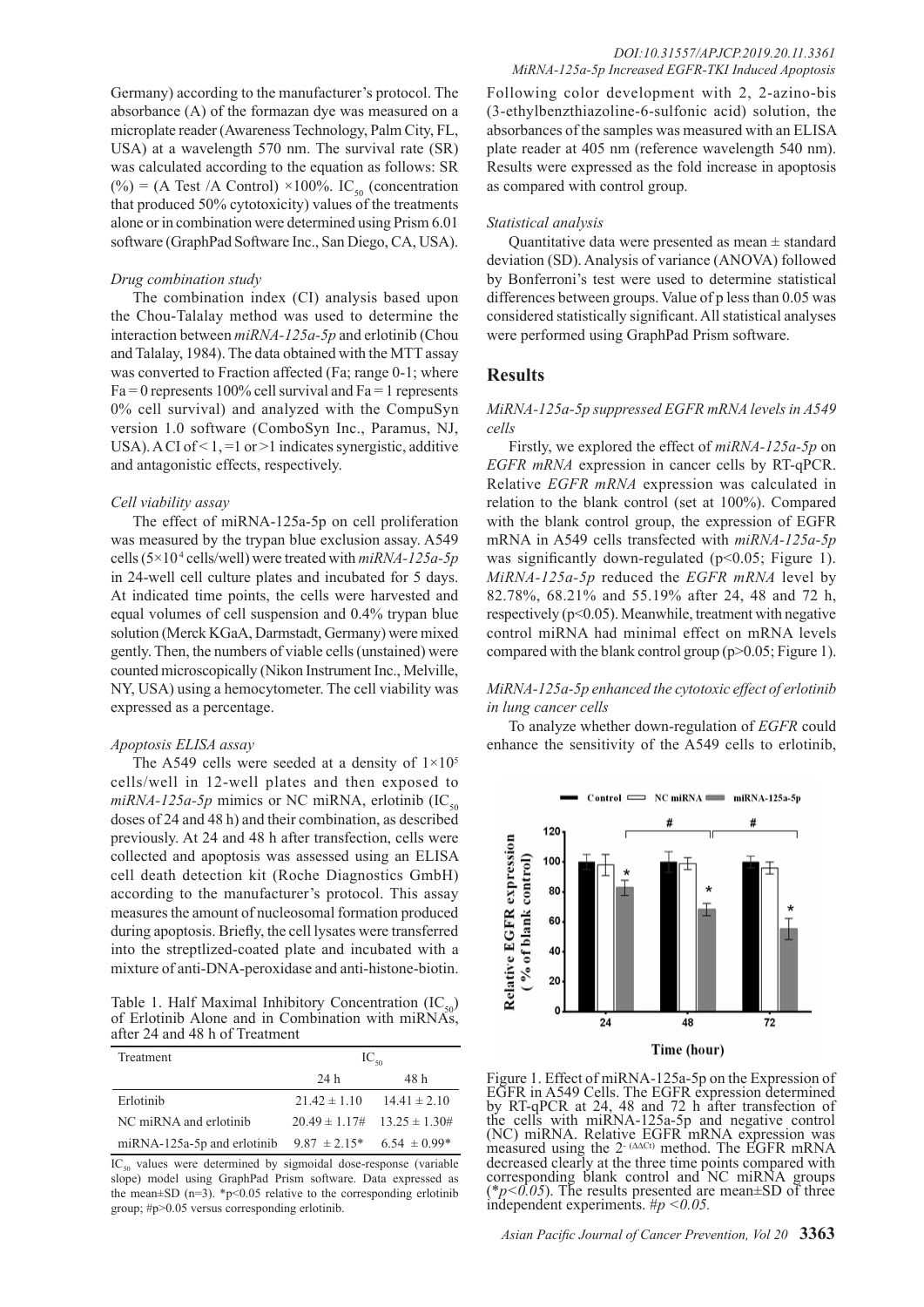

Figure 2. Effect of miRNA-125a-5p in Combination with Erlotinib on Cell Survival. Human A549 cells were treated with miRNA-125a-5p (50 nM) and different concentrations of erlotinib for 24 h (A and B) and 48 h (C and D). Cell survival was determined by the MTT assay as described in the method section. Dose-response curves were plotted using GraphPad Prism 6.01 software. Bars represent mean±SD (n=3). Data from three independent experiments were used to calculate the combination index (CI) according the method of Chou-Talalay. A horizontal dashed marks CI=1.

a combination treatment of erlotinib and *miRNA-125a* was investigated. The results of MTT assay showed that monotreatment with erlotinib induced cell toxicity in a dose-dependent manner. As shown in Figure 2A and 2C, after 24 and 48 h of incubation, *miRNA-125a-5p* significantly lowered the cell survival rate to 80.30% and 76.51% respectively, relative to the blank control group (p<0.05). Moreover, erlotinib in combination with *miRNA-125a-5p* further reduced the cell survival rate relative to erlotinib or *miRNA-125a-5p* alone (p<0.05). Surprisingly, the presence of miRNA-125a-5p caused a clear reduction in the IC<sub>50</sub> values of erlotinib from 21.42  $\mu$ M to 9.87  $\mu$ M and 14.41  $\mu$ M to 6.54  $\mu$ M after 24 and 48 h, respectively (Table 1). Meanwhile, transfection with NC miRNA had an insignificant effect on the sensitivity of the tumor cells relative to the erlotinib treated cells (p>0.05; Figure 2 and Table 1).





Figure 3. Effect of Down-Regulation of EGFR by miRNA-125a-5p on Lung Cancer Cell Proliferation. The A549 cells were transfected with miRNA-125a-5p and negative control (NC) miRNA and then cell viability was tested by trypan blue assay over a period of 5 days. The results represent mean±SD of three independent experiments.  $\dot{\phi}$  *\*p*<0.05 versus blank control or NC miRNA.

**3364** *Asian Pacific Journal of Cancer Prevention, Vol 20*

Figure 4. Cell Apoptosis of A549 Cells Treated with miRNA-125a-5p and Erlotinib. The cells were treated with miRNA-125a-5p (50 nM), negative control (NC) miRNA (50 nM) and erlotinib ( $IC_{50}$  doses of 24 and 48 h), alone and in combination, and then apoptosis was measured by cell death ELISA. The data are expressed as mean $\pm$ SD (n=3); \* $p$ <0.05 versus blank control or NC miRNA; #*p<0.05* versus miRNA-125a-5p or erlotinib.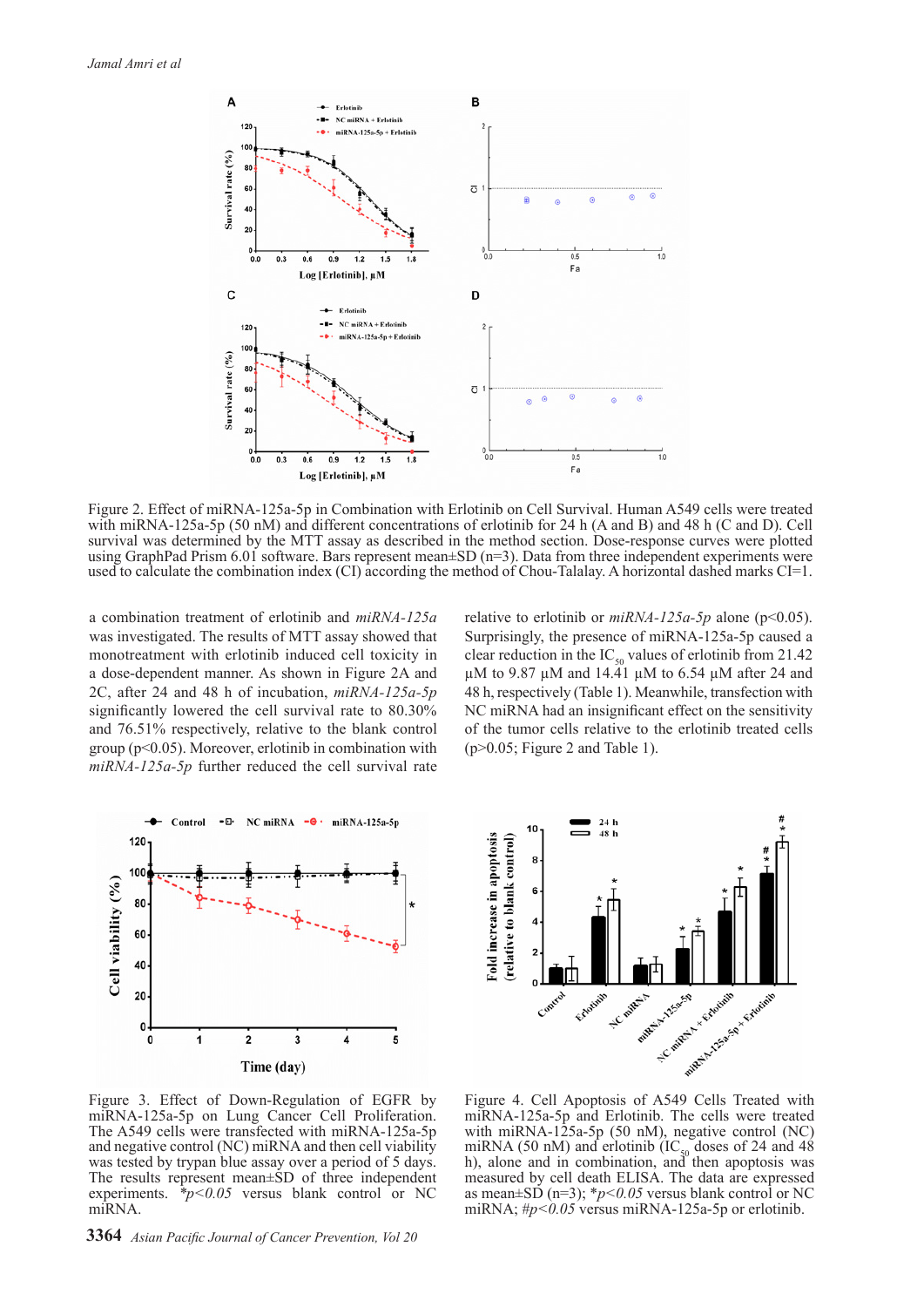# *MiRNA-125a-5p acts synergistically with erlotinib to decrease the cell survival of A549 cells*

To further examine whether the decrease in cell survival was the synergistic effect of the *miRNA-125a-5p*  and erlotinib, combination index analysis was performed on MTT assay data using non-constant method of Chou and Talalay. The CI–Fa curves demonstrated a synergism (CI<1) in A549 cells when *miRNA-125a-5p* (50 nM) combined with erlotinib  $(2-64 \mu M)$  (Figure 2B and 2D). Our data showed that the best mean CI value of 24 h of treatment (CI=0.78) was obtained at  $8 \mu$ M erlotinib with Fa level of 0.40 (Figure 2B). Moreover, at 2  $\mu$ M erlotinib with Fa level of 0.23 the best mean CI value for 48 h (CI=0.79) was observed (Figure 2D).

# *Up-regulation of miRNA-125a-5p inhibited cell proliferation*

As down-regulation of *miRNA-125a-5p* is associated with survival of lung cancer cells; we therefore sought to test whether up-regulation of this miRNA could inhibit the proliferation of A549 cells. The tumor cells were transfected with *miRNA-125a-5p* and NC miRNA. Then, the cell viability was measured every 24 h for 5 days by trypan blue exclusion assay. The cell proliferation curve showed that *miRNA-125a-5p* significantly reduced cell viability compared with blank control group in a time dependent way ( $p<0.05$ ; Figure 3). Twenty-four hours after transfection of *miRNA-125a-5p*, the cell viability decreased to 84.39% and dropped to 52.61% on day 5. In contrast, no significant alterations in cell proliferation were detected between the NC miRNA and the blank control groups ( $p > 0.05$ ; Figure 3).

# *MiRNA-125a-5p sensitized lung cancer cells to apoptosis induced by erlotinib*

To confirmed investigate whether the sensitizing effect of the *miRNA-125a-5p* was related to the increase in the extent of apoptosis, the effects of *miRNA-125a-5p*, erlotinib and their combination on apoptosis, were evaluated using an ELISA-based cell death detection system. As shown in Figure 4, 24 h after transfection of *miRNA-125a-5p* alone, apoptosis enhanced by 2.27 fold, whereas erlotinib treatment alone caused 4.35 fold increase in apoptosis ( $p<0.05$ , compared to the blank control). In contrast, the combination treatment further enhanced apoptosis to 7.14 fold  $(p<0.05$ , compared with single agent treatment). Moreover, after 48 h of treatment of A549 cells to *miRNA-125a-5p* or erlotinib alone, apoptosis increased by 3.43 and 5.46 fold, respectively, compared to the blank control ( $p<0.05$ ). Also, combination therapy further enhanced apoptosis to 9.21 fold after 48 h (Figure 4; p<0.05, relative to the blank control or monotreatment). On the other hand, treatment with *NC miRNA* alone or in combination with erlotinib displayed no significant alterations in the extents of apoptosis compared with the blank control or erlotinib monotreatment, respectively. Therefore, these results indicate that the sensitization effect of *miRNA-125a-5p* is partially attributed to the induction of apoptosis.

# **Discussion**

Despite intensive advances in the treatment of lung cancer, it is remains an incurable disease. Owing to the occurrence of drug resistance in lung cancer cells, the survival rate still remains at low level (Mac Donagh et al., 2015; Wang et al., 2015). Therefore, development of new strategies for improved therapy is required. Overexpression of *EGFR* is attributed to the invasion, angiogenesis, proliferation, metastasis, and apoptosis resistance of many tumor cells including lung cancer (Yoshida et al., 2010; Seshacharyulu et al., 2012; Barr Kumarakulasinghe et al., 2015). Despite the therapeutic benefit of *EGFR* tyrosine kinase inhibitors, the efficacy of these agents is often limited by the development of drug resistance (Yoshida et al., 2010; Seshacharyulu et al., 2012; Antonicelli et al., 2013; Barr Kumarakulasinghe et al., 2015). However, the exact molecular mechanisms of resistance had remained unclear. In this study, we explored the effect of *miRNA-125a-5p* on *EGFR* expression, cell proliferation and sensitivity of NSCLC cells to erlotinib.

qRT-PCR revealed that transfection of *miRNA-125a-5p*  markedly reduced *EGFR mRNA* levels during the 3-day period. These data suggest that *miRNA-125a-5p* could effectively inhibit the expression of the EGFR, partly by decomposition of the corresponding mRNA. The results of the cell proliferation assay revealed that the up-regulation of *miRNA-125a-5p* significantly inhibited the proliferation of A549 cells, demonstrating its important role in the growth of lung cancer cells. Moreover, the results of MTT assay showed that pretreatment with  $miRNA-125a-5p$  distinctly decreased the IC<sub>50</sub> value of erlotinib and subsequently enhanced its cytotoxicity. Combination study results clearly showed a synergistic interaction between *miRNA-125a-5p* and erlotinib at all concentrations of erlotinib.

To further explore the role of *miRNA-125a-5p* in the drug resistance of lung cancer cells, we examined the effect of *miRNA-125a-5p* on erlotinib-induced apoptosis. ELISA cell death assay revealed that erlotinib, alone, caused remarkable apoptosis in lung cancer cells. Of note, ELISA assay indicated that the inhibition of *EGFR*  using *miRNA-125a-5p* also led to significant apoptosis in the absence of erlotinib. In addition, *miRNA-125a-5p*, in combination with erlotinib dramatically increased apoptosis level compared with *miRNA-125a-5p* alone or erlotinib alone. In contrast, neither NC miRNA nor lipofectamine changed the impact on drug sensitivity, which confirms the specific effect of *miRNA-125a-5p*. These data proposes that up-regulation of *miRNA-125a-5p*  could sensitize the lung cancer cells to erlotinib via suppression of *EGFR*.

Evidences suggests that dysregulation of miRNAs can be involved in the carcinogenesis and acquisition of resistance in cancer cells (MacDonagh et al., 2015). *MiRNA-125a* is a tumor suppressor that is transcripted from a gene on chromosome 19. Its tumor suppressive function was firstly confirmed in some types of cancers such as gastric, breast, glioblastoma and lung (Scott et al., 2007; Wang et al., 2009b; Cortez et al., 2010; Nishida et al., 2011; Wang et al., 2015). Previous studies showed that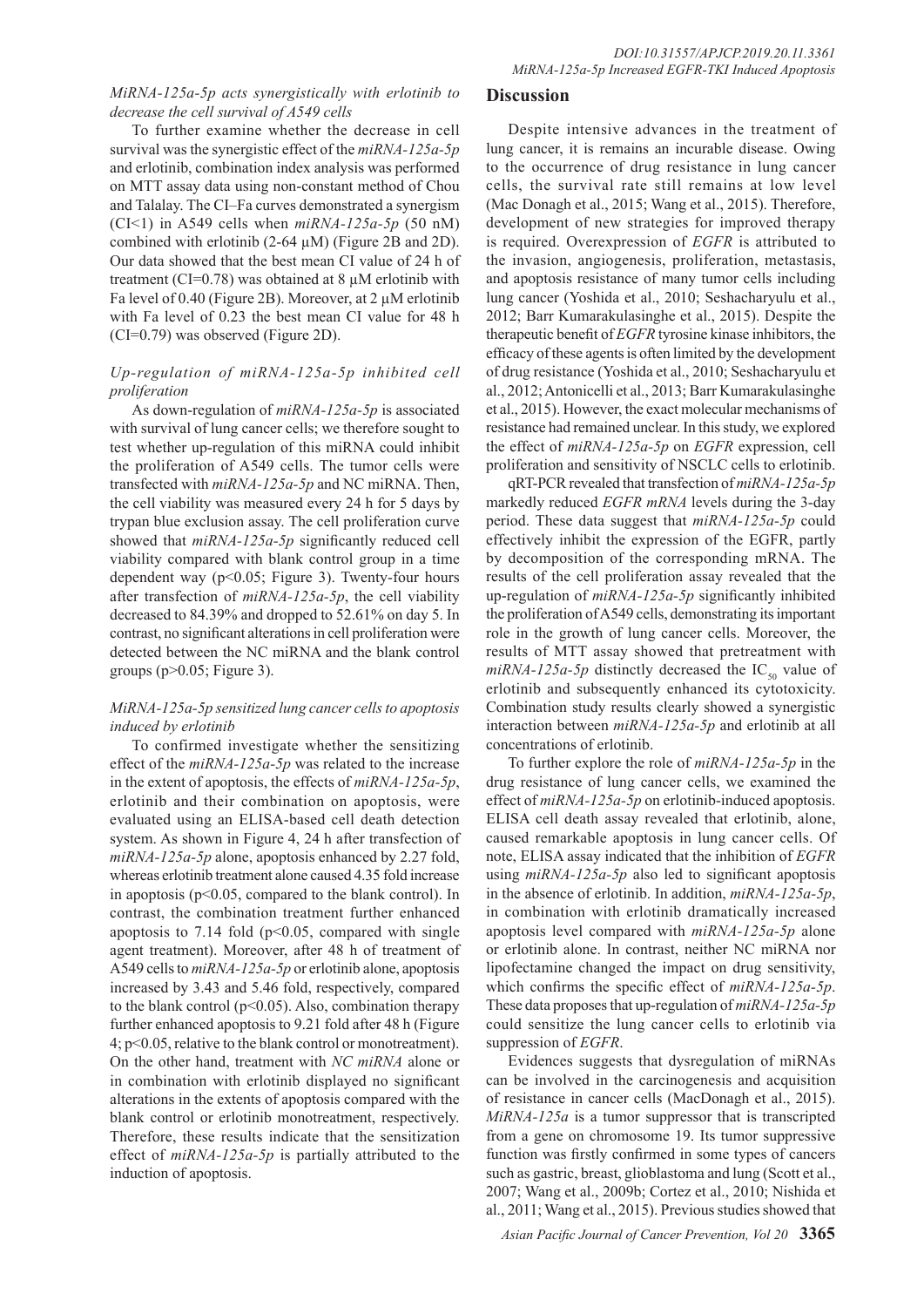#### *Jamal Amri et al*

the expression of *miRNA-125a -3p*, one of the derivatives of *miRNA-125a*, was reduced in lung cancer cells and NSCLC tissues (Jiang et al., 2010a; LU et al., 2011). As to miRNA-125a-5p, another derivative of *miRNA-125a*, conflicting results have been observed. Jiang et al., (2010b) showed that the expression of *miRNA-125a-5p* was lower in lung cancer tissues than in adjacent normal tissues. The results of their study indicated that down-regulation of *miRNA-125a-5p* enhanced the migration and invasion of the lung tumor cells. Wang et al., (2009a) also found that *miRNA-125a-5p* is an *EGFR*-regulated *miRNA* that may function as a metastatic suppressor. The results of our study are in agreement with these reports and further confirm the negative correlation of *miRNA-125a-5p* with lung carcinogenesis. Nevertheless, conclusions from other studies which performed on the lung cancer cells are not consistent (Jiang et al., 2010b; LU et al., 2011).

The *EGFR* expression level has been shown to enhanced in many human malignancies (Yoshida et al., 2010; Barr Kumarakulasinghe et al., 2015). Some previous reports demonstrated that *miRNA-146a* and *miRNA-7* can inhibit the expression of *EGFR* and increase the sensitivity of the lung tumor cells to *EGFR* tyrosine kinase inhibitors (Rai et al., 2011; Chen et al., 2013). Another study showed that down-regulation of *miRNA-125a-5p* is associated with enhanced malignant potential such as tumor invasion, tumor size and poor prognosis in human gastric cancer (Nishida et al., 2011). However, other studies showed that down-regulation of *miRNA-125a-5p*, leads to an increase in the expression of *EGFR* and its downstream gene, enhancement of lung tumor cell migration and invasion (Wang et al., 2009b; Zhang et al., 2014; Wang et al., 2015). In this study, we showed that *miRNA-125a-5p* can inhibit the proliferation of the lung cancer cells and enhance the apoptotic effect of erlotinib by targeting *EGFR*.

In conclusion, our study results indicate that *miRNA-125a-5p* inhibits *EGFR* expression in A549 cells, and that *miRNA-125a-5p* has the capacity to inhibit A549 growth in vitro. Down-regulation of *EGFR*  by *miRNA-125a-5p* triggered significant apoptosis and enhanced sensitivity of the lung cancer cells to erlotinib in a synergistic way. Our data propose that the therapeutic delivery of *miRNA-125a-5p* may inhibit tumor proliferation, induce apoptosis and sensitize lung tumor cells to *EGFR* tyrosine kinase inhibitors.

### **Acknowledgements**

This study was supported by a grant for scientic research from the Molecular and Medicine Research Center, Arak University of Medical Sciences (Grant No. 2215). JA performed the experiments, analyzed the data and wrote the paper; NM performed the experiments and wrote the paper; HK designed the study, analyzed the data, discussed the results and commented on the manuscript. We thank Dr. Maryam Baazm and staffs of the Anatomy Department for their technical assistance.

# **References**

Abu-Duhier FM, Javid J, Sughayer MA, et al (2018).

**3366** *Asian Pacific Journal of Cancer Prevention, Vol 20*

Clinical significance of circulatory *miRNA-21* as an efficient non-invasive biomarker for the screening of lung cancer patients. *Asian Pac J Cancer Prev*, **19**, 2607-11.

- Amri J, Molaee N, Baazm M, et al (2019). Targeting epidermal growth factor receptor by MiRNA-145 inhibits cell growth and sensitizes NSCLC cells to Erlotinib. *Asian Pac J Cancer Prev*, **20**, 2781-7.
- Antonicelli A, Cafarotti S, Indini A, et al (2013). EGFR-targeted therapy for non-small cell lung cancer: focus on EGFR oncogenic mutation. *Int J Med Sci*, **10**, 320.
- Ashour Badawy A, Khedr G, Omar A, et al (2018). Site of metastases as prognostic factors in unselected population of stage IV non-small cell lung cancer. *Asian Pac J Cancer Prev*, **19**, 1907-10.
- Barr Kumarakulasinghe N, Zanwijk Nv, Soo RA (2015). Molecular targeted therapy in the treatment of advanced stage non-small cell lung cancer (NSCLC). *Respirology*, **20**, 370-8.
- Bharali D, Jebur HB, Baishya D, et al (2018). Expression analysis of serum *microRNA-34a* and *microRNA-183* in Hepatocellular Carcinoma. *Asian Pac J Cancer Prev*, **19**, 2561-8.
- Chen G, Umelo IA, Lv S, et al (2013). miR-146a inhibits cell growth, cell migration and induces apoptosis in non-small cell lung cancer cells. *PLoS One*, **8**, e60317.
- Chou TC, Talalay P (1984). Quantitative analysis of dose-effect relationships: the combined effects of multiple drugs or enzyme inhibitors. *Adv Enzyme Regul*, **22**, 27-55.
- Cortez MA, Nicoloso MS, Shimizu M, et al (2010). miR-29b and miR-125a regulate podoplanin and suppress invasion in glioblastoma. *Genes Chromosomes Cancer*, **49**, 981-90.
- Fatima N, Srivastava AN, Nigam J, et al (2019). Low expression of *MicroRNA335-5p* is associated with malignant behavior of gallbladder cancer: A clinicopathological study. *Asian Pac J Cancer Prev*, **20**, 1895-900.
- Garinet S, Laurent-Puig P, Blons H, et al (2018). Current and future molecular testing in NSCLC, What can we expect from new sequencing technologies?. *J Clin Med*, **7**, 1-23.
- Hsu PC, Jablons DM, Yang CT, et al (2019). Epidermal growth factor receptor (EGFR) pathway, yes-associated protein (YAP) and the regulation of programmed death-ligand 1 (PD-L1) in non-small cell lung cancer (NSCLC). *Int J Mol Sci*, **20**, 3821.
- Jiang L, Huang Q, Zhang S, et al (2010a). *Hsa-miR-125a-3p* and *hsa-miR-125a-5p* are downregulated in non-small cell lung cancer and have inverse effects on invasion and migration of lung cancer cells. *BMC Cancer*, **10**, 1471-2407.
- Jiang L, Huang Q, Zhang S, et al (2010b). *Hsa-miR-125a-3p* and *hsa-miR-125a-5p* are downregulated in non-small cell lung cancer and have inverse effects on invasion and migration of lung cancer cells. *BMC Cancer*, **10**, 318.
- Leonetti A, Assaraf YG, Veltsista PD, et al (2019). MicroRNAs as a drug resistance mechanism to targeted therapies in EGFR-mutated NSCLC: Current implications and future directions. *Drug Resist Updat*, **42**, 1-11.
- Livak KJ, Schmittgen TD (2001). Analysis of relative gene expression data using real-time quantitative PCR and the 2(-Delta Delta C(T)) Method. *Methods*, **25**, 402-8.
- Lu W, Li S, Liu B, et al (2011). Screening of metastasis-related MicroRNAs in the large-cell lung cancer cell lines with different metastastic potentials. *Chin J Lung Cancer*, **14**, 835-40.
- Ma J, Zhao Z, Wu K, et al (2016). MCL-1 is the key target of adjuvant chemotherapy to reverse the cisplatin-resistance in NSCLC. *Gene*, **587**, 147-54.
- MacDonagh L, Gray SG, Finn SP, et al (2015). The emerging role of microRNAs in resistance to lung cancer treatments.